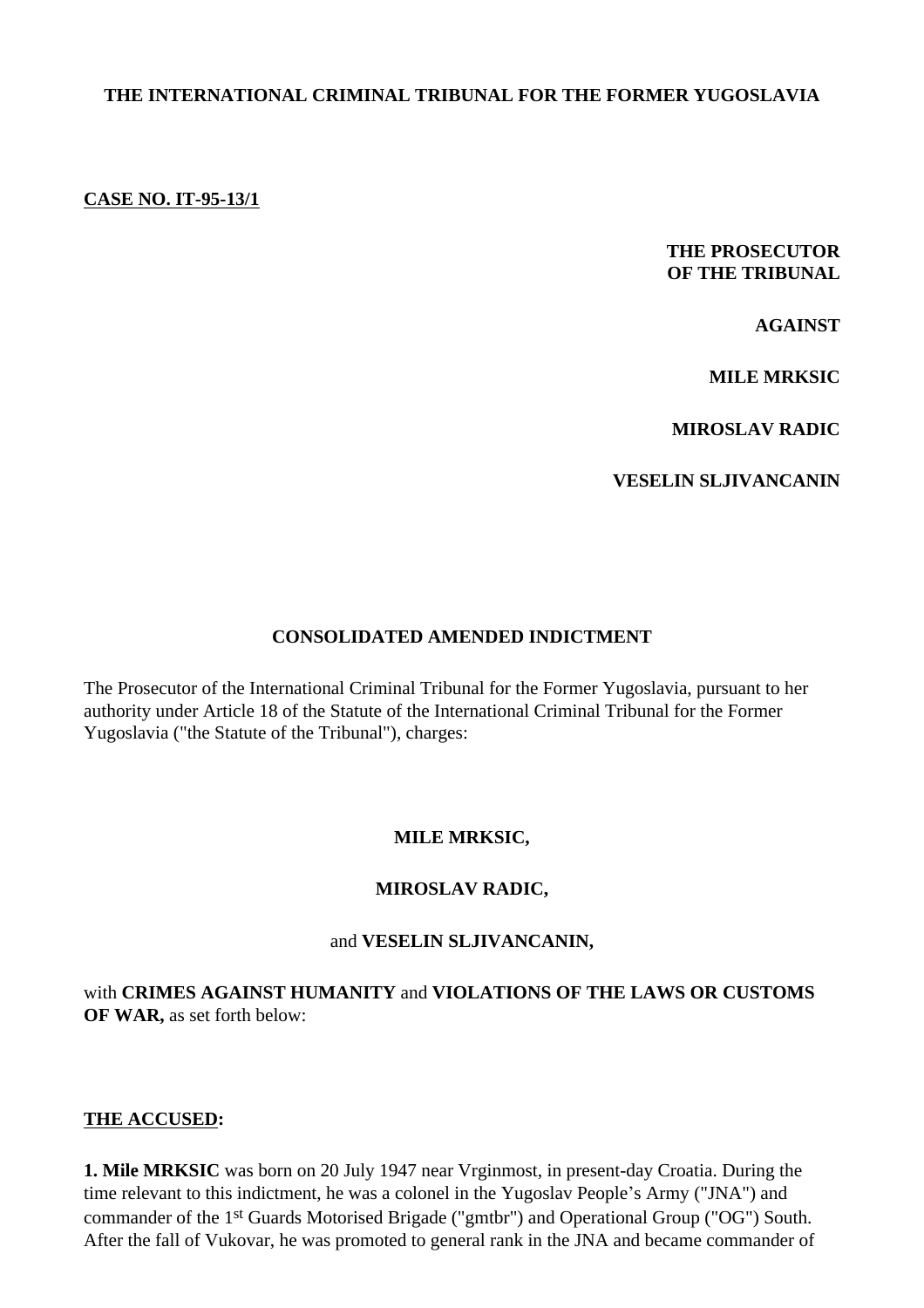the 8th JNA Operational Group in the Kordun area in Croatia. Following the withdrawal of the JNA from Croatia in 1992, he returned to the Federal Republic of Yugoslavia ("FRY") and occupied several posts in the Yugoslav Army ("VJ") General Staff. In May 1995, **Mile MRKSIC** became the commanding officer of the Army of the so-called "Republic of Serbian Krajina /*Republika Srpska Krajina/*" ("RSK"). After the defeat of the Army of the RSK by Croatian forces in August 1995, he retired from military service.

**2. Miroslav RADIC** was born on 10 September 1962 in Zemun, in present-day Serbia. He graduated in 1985 from the Yugoslav People's Army Academy in Sarajevo as an infantry officer. During the time relevant to this indictment, he was a captain in the JNA and commanded an infantry company in the 1st Battalion of the 1st gmtbr. After the fall of Vukovar, he left military service and entered into a private business in Serbia.

**3. Veselin SLJIVANCANIN** was born on 13 June 1953 in Pavez, Zabljak municipality, in presentday Montenegro. During the time relevant to this indictment, he was a major in the JNA. He was the security officer of the 1st gmtbr and OG South and as such was *de facto* in charge of a military police battalion subordinated to the 1st gmtbr. After the fall of Vukovar, he was promoted to the rank of lieutenant colonel and was placed in command of the VJ brigade in Podgorica, Montenegro. **Veselin SLJIVANCANIN** was promoted to colonel in the beginning of 1996 and transferred to the Military Academy Belgrade / centre of advance military schools, where he served as a lecturer in tactics until October 2001. In September 1997, **Veselin SLJIVANCANIN** was admitted to the VJ School for National Defence, the most advanced institution for military education in the FRY. He retired from military service in October 2001.

# **INDIVIDUAL CRIMINAL RESPONSIBILITY:**

## Article 7(1) of the Statute of the Tribunal

**4. Mile MRKSIC, Miroslav RADIC** and **Veselin SLJIVANCANIN** are individually criminally responsible for the crimes referred to in Articles 3 and 5 of the Statute of the Tribunal and described in this indictment, which they planned, instigated, ordered, committed or in whose planning, preparation or execution they otherwise aided and abetted. By using the word "committed" in this indictment, the Prosecutor does not intend to suggest that any of the accused physically committed any or all of the crimes charged personally. "Committed" in this indictment is limited to each of the accused's participation in a joint criminal enterprise.

**5.** The purpose of this joint criminal enterprise was the persecution of Croats or other non-Serbs who were present in the Vukovar Hospital after the fall of Vukovar, through the commission of murder, torture and cruel treatment under Article 3 and murder, extermination, torture and inhumane acts under Article 5 of the Statute of the Tribunal.

**6.** The crimes enumerated in the Counts of this indictment were within the object of the joint criminal enterprise, and each of the accused held the state of mind necessary for the commission of each of these crimes. Alternatively, the crimes enumerated in the Counts 2 to 8 were the natural and foreseeable consequences of the execution of the joint criminal enterprise and each of the accused was aware that these crimes were the possible consequence of the execution of the joint criminal enterprise.

**7.** The joint criminal enterprise was in existence at the time of the commission of the underlying criminal acts alleged in this indictment and at the time of the participatory acts of each of the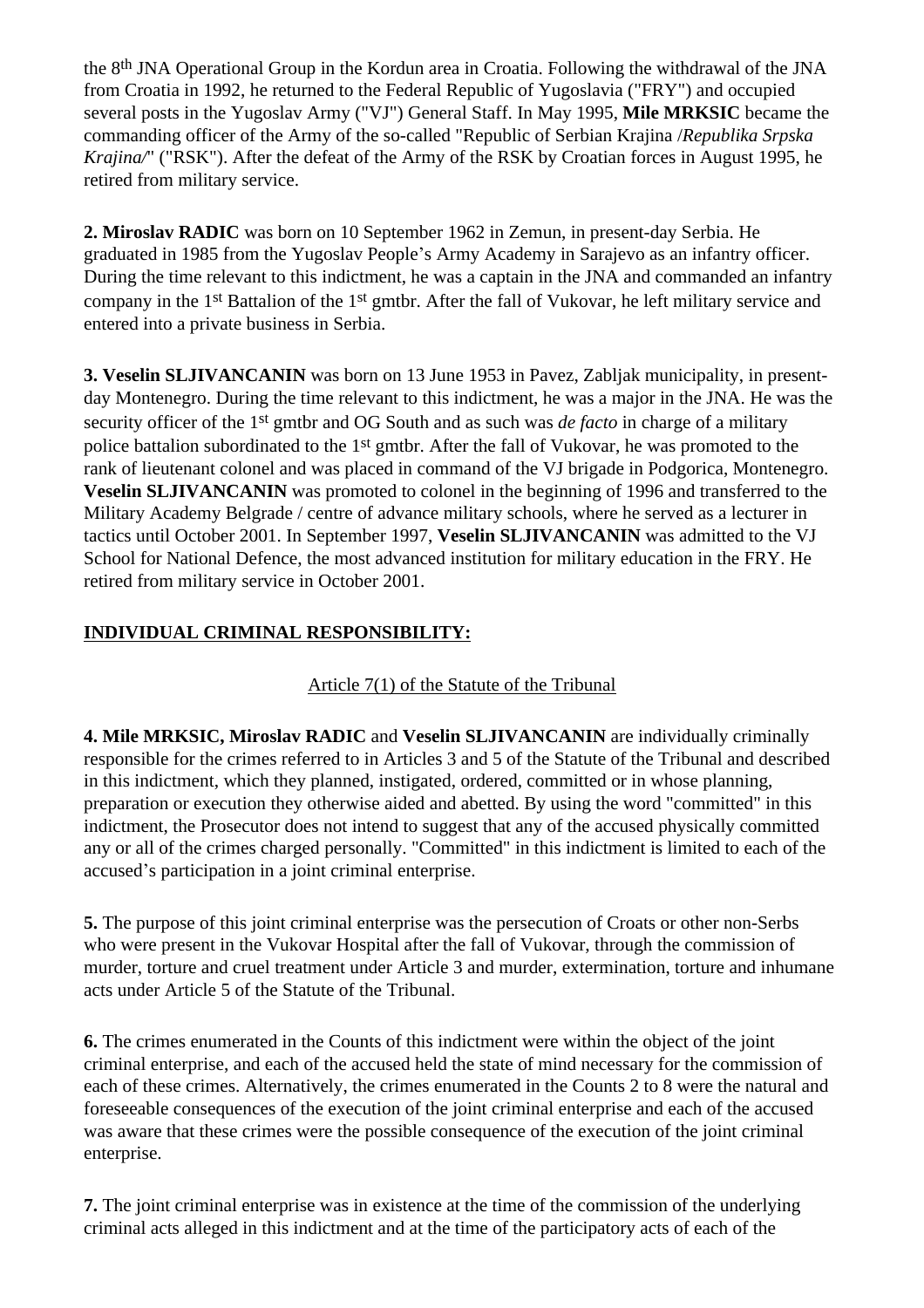accused in furtherance thereof. Individuals participating in this joint criminal enterprise included **Mile MRKSIC, Miroslav RADIC, Veselin SLJIVANCANIN,** Miroljub VUJOVIC and Stanko VUJANOVIC, and other known and unknown participants. Each member of the joint criminal enterprise worked in concert with each other and with other members of the joint criminal enterprise and acted either directly or through their subordinates, which included members of the JNA, the Territorial Defence ("TO") of the so-called "Serbian Autonomous District /*Srpska autonomna oblast/* Slavonia, Baranja and Western Srem" ("SAO SBWS"), TO of the Republic of Serbia ("Serbia"), and volunteer and paramilitary units including those organised by Vojislav SESELJ, all acting under the command of the JNA (collectively "Serb forces").

**8.** In order for this joint criminal enterprise to succeed in its objective, **Mile MRKSIC, Miroslav RADIC,** and **Veselin SLJIVANCANIN** worked in concert with or through several individuals in the joint criminal enterprise. Each participant within the joint criminal enterprise, by acts or omissions, contributed to achieving the objective of the enterprise. The roles of the participants include, but are not limited to, the following:

**a)** Miroljub VUJOVIC, during the time relevant to this indictment, was the commander of the Serb TO detachment called Petrova Gora in Vukovar.

**b)** Stanko VUJANOVIC, during the time relevant to this indictment, was the commander of a TO unit in Vukovar. His property at Nova Ulica 81 in the Petrova Gora section of Vukovar served as the command post for Serb forces operating in the area.

**c)** Both Miroljub VUJOVIC and Stanko VUJANOVIC had command over Serb forces responsible for the mistreatment and killing of non-Serbs taken from the Vukovar Hospital to the Ov~ara farm.

**9. Mile MRKSIC,** acting individually or in concert with other members of the joint criminal enterprise, participated in the joint criminal enterprise in the following ways:

**a)** directed, commanded, controlled, or otherwise exercised effective control over Serb forces that evacuated non-Serbs from the Vukovar Hospital, guarded detainees at the JNA barracks in Vukovar, transferred and kept these detainees at the Ov~ara farm building, and then mistreated and killed these detainees;

**b)** was aware that an agreement had been reached in Zagreb, on 18 November 1991, between the JNA and Croatian authorities regarding the evacuation of patients from Vukovar Hospital and also, subsequently, participated in the further negotiations over the evacuation of patients;

**c)** ordered or permitted JNA soldiers under his command to deliver custody of detainees taken from the Vukovar Hospital to other Serb forces under his command who physically committed the crimes charged in this indictment, knowing or having reason to know that the detainees would be subjected to further persecution and murder;

**d)** after becoming aware that the criminal acts charged in this indictment had been completed, took steps to hide and conceal these crimes.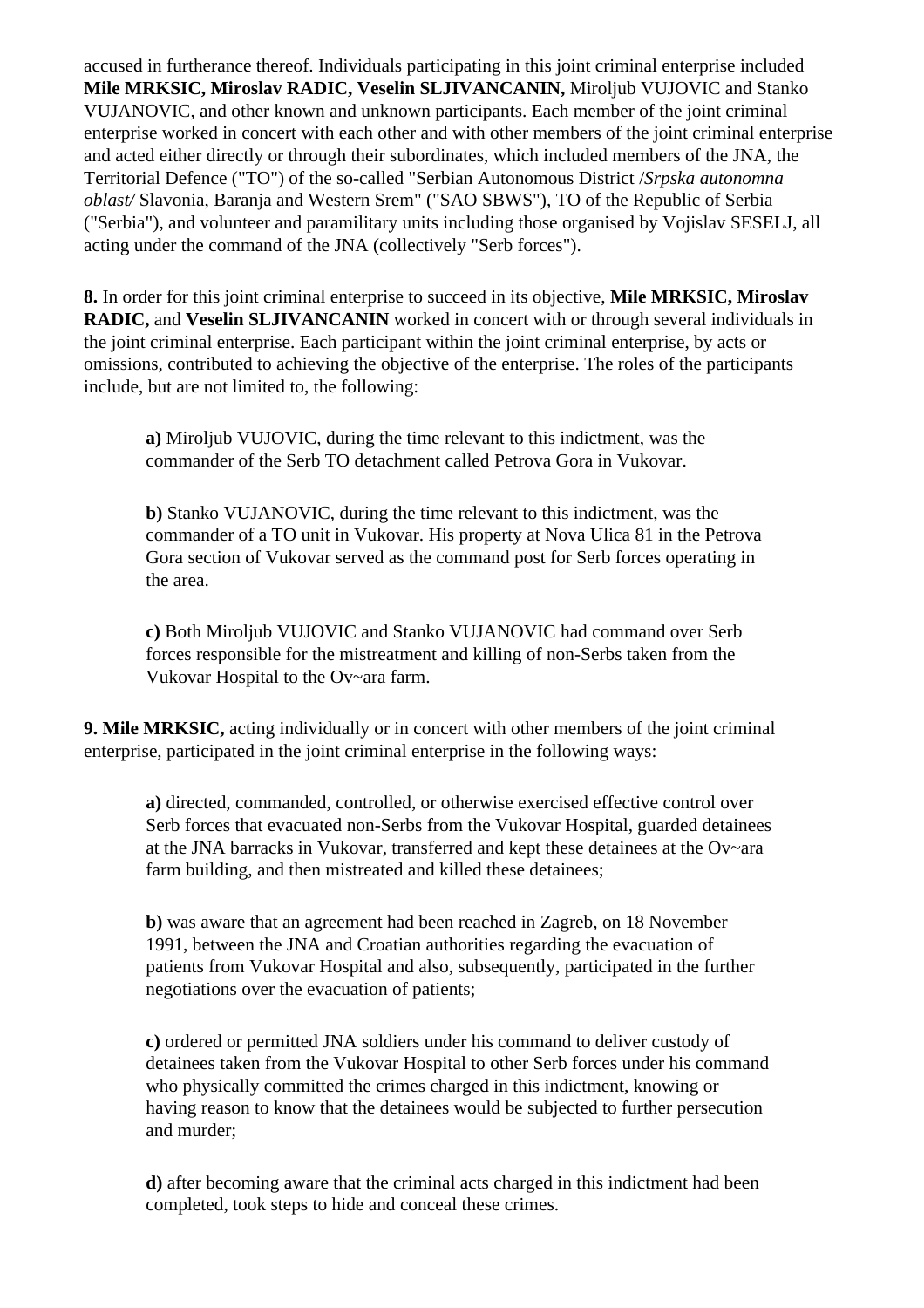**10. Miroslav RADIC,** acting individually or in concert with other members of the joint criminal enterprise, participated in the joint criminal enterprise in the following ways:

**a)** directed, commanded, controlled, or otherwise exercised effective control over Serb forces responsible for the mistreatment and killing of non-Serbs taken from the Vukovar Hospital to the Ov~ara farm;

**b)** personally participated in the removal and selection of about 400 non-Serbs from Vukovar Hospital early in the morning of 20 November 1991, knowing or having reason to know that the detainees would be subjected to further persecution and murder;

**c)** after becoming aware that the criminal acts charged in this indictment had been completed, took steps to hide and conceal these crimes.

**11. Veselin SLJIVANCANIN,** acting individually or in concert with other members of the joint criminal enterprise, participated in the joint criminal enterprise in the following ways:

**a)** directed, commanded, controlled, or otherwise exercised effective control over Serb forces that evacuated non-Serbs from the Vukovar Hospital, guarded detainees at the JNA barracks in Vukovar, and then transferred these detainees to the Ov~ara farm building;

**b)** was aware that an agreement had been reached in Zagreb, on 18 November 1991, between the JNA and Croatian authorities regarding the evacuation of patients from Vukovar Hospital and also, subsequently, participated in the further negotiations over the evacuation of patients;

**c)** personally directed the removal and selection of about 400 non-Serbs from Vukovar Hospital early in the morning of 20 November 1991, knowing or having reason to know that the detainees would be subjected to further persecution and murder;

**d)** ordered the staff of Vukovar Hospital to assemble for a meeting on the morning of 20 November 1991. He kept the hospital staff engaged in this meeting while members of the JNA hurriedly removed about four hundred non-Serbs from the hospital;

**e)** personally prevented international observers from reaching Vukovar Hospital where they could observe the evacuation of patients and staff;

**f)** personally supervised the detention of prisoners at the JNA barracks for approximately two hours while they were subjected to threats and psychological taunts by members of the TO, volunteer units, and Serb forces;

**g)** ordered or permitted JNA soldiers under his command to deliver custody of this group of detainees to other Serb forces who physically committed the crimes charged in this indictment, knowing or having reason to know that the detainees would be subjected to further persecution and murder;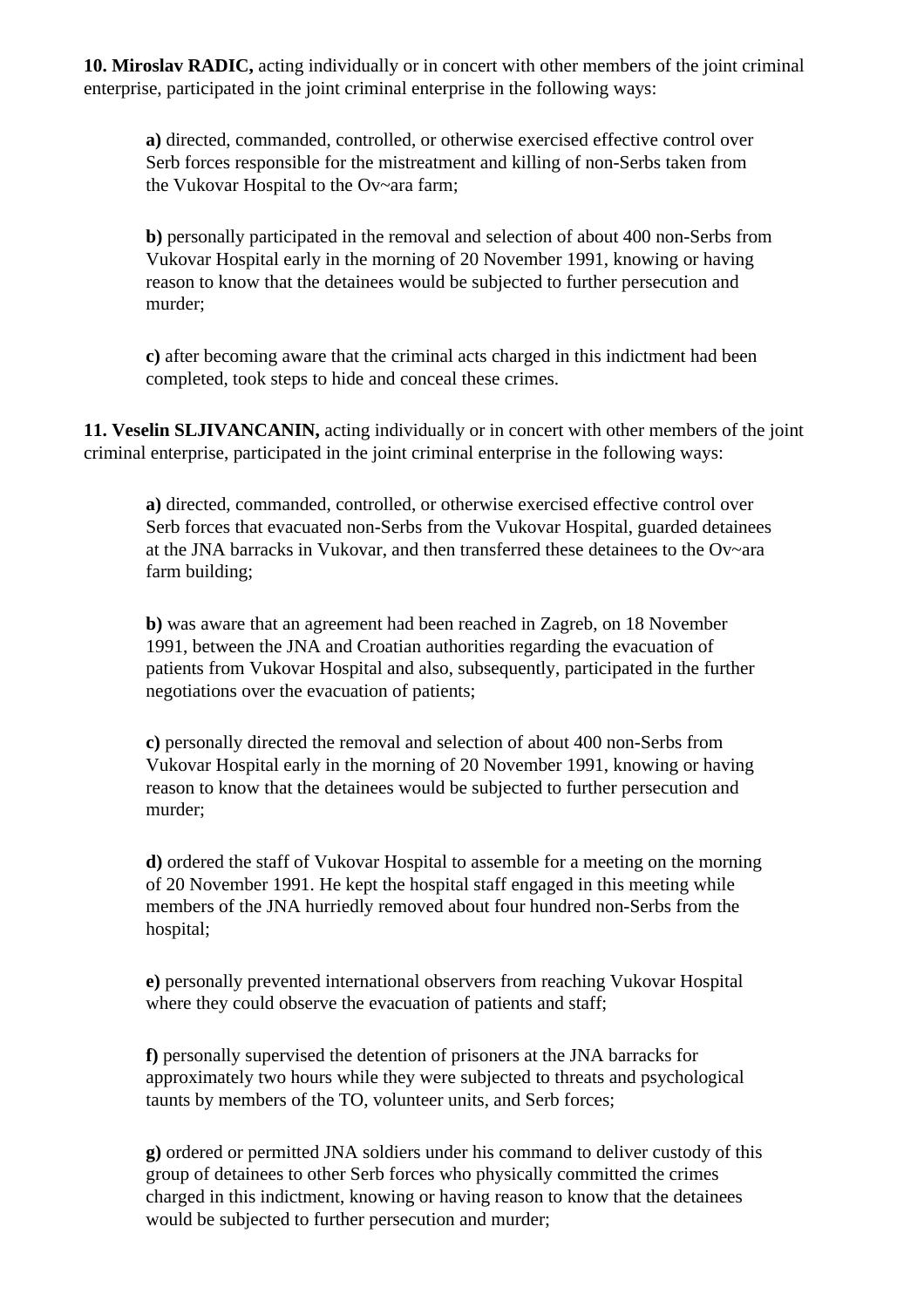**h)** while still in charge of the evacuation operation, was personally present at Ov~ara farm on 20 November 1991 when criminal acts charged in this indictment were being committed;

**i**) after becoming aware that the criminal acts charged in this indictment had been completed, took steps to hide and conceal these crimes.

**12.** Each of the accused knowingly and wilfully participated in the joint criminal enterprise, sharing the intent of other participants in the joint criminal enterprise or being aware of the foreseeable consequences of his actions. On this basis, **Mile MRKSIC, Miroslav RADIC,** and **Veselin SLJIVANCANIN** bear individual criminal responsibility for these crimes under Article 7(1) of the Statute of the Tribunal in addition to their responsibility under the same Article for having planned, instigated, ordered, or otherwise aided and abetted in the planning, preparation, execution, and commission of these crimes.

## Article 7(3) of the Statue of the Tribunal

**13. Mile MRKSIC, Miroslav RADIC,** and **Veselin SLJIVANCANIN,** while holding a position of superior authority, are also individually criminal responsible for the acts or omissions of their subordinates, pursuant to Article 7(3) of the Statue of the Tribunal. A superior is responsible for the criminal acts of his subordinate if he knew or had reason to know that his subordinates were about to commit such acts or had done so, and the superior failed to take the necessary and reasonable measures to prevent such acts or to punish the perpetrators.

**14.** The JNA unit with primary responsibility for the attack on Vukovar and the subsequent evacuation and detention of persons taken from Vukovar Hospital was the 1st gmtbr, commanded by **Mile MRKSIC**, which formed the core component of the JNA's OG South, also commanded by **Mile MRKSIC**. **Miroslav RADIC** and **Veselin SLJIVANCANIN** were each subordinate to **Mile MRKSIC**.

**15.** During October 1991, **Mile MRKSIC**, as commander of the 1st gmtbr and OG South, organised the formation of units attacking Vukovar which were comprised of Members of the JNA and members of TO and volunteer and paramilitary units as referred to in paragraph 7 in this indictment. During the operations against Vukovar and its aftermath, Miroljub VUJOVIC and Stanko VUJANOVIC, in their capacity as TO commanders, were each subordinate to **Mile MRKSIC.**

**16. Miroslav RADIC** was a company commander in the 1<sup>st</sup> Battalion of the 1st gmtbr. During the operations against Vukovar and its aftermath, **Miroslav RADIC's** unit was comprised of members of the JNA and members of TO and volunteer and paramilitary units as referred to in paragraph 7 in this indictment. During the operations against Vukovar and its aftermath, Miroljub VUJOVIC and Stanko VUJANOVIC, in their capacity as TO commanders, were each subordinate to **Miroslav RADIC.**

**17. Veselin SLJIVANCANIN** was the security officer of the 1st gmtbr and OG South and was *de facto* in command of a military police battalion subordinated to the 1st gmtbr. **Veselin SLJIVANCANIN** had *de jure* authority over Serb forces, including members of the JNA and members of the TO and volunteer and paramilitary units as referred to in paragraph 7 in this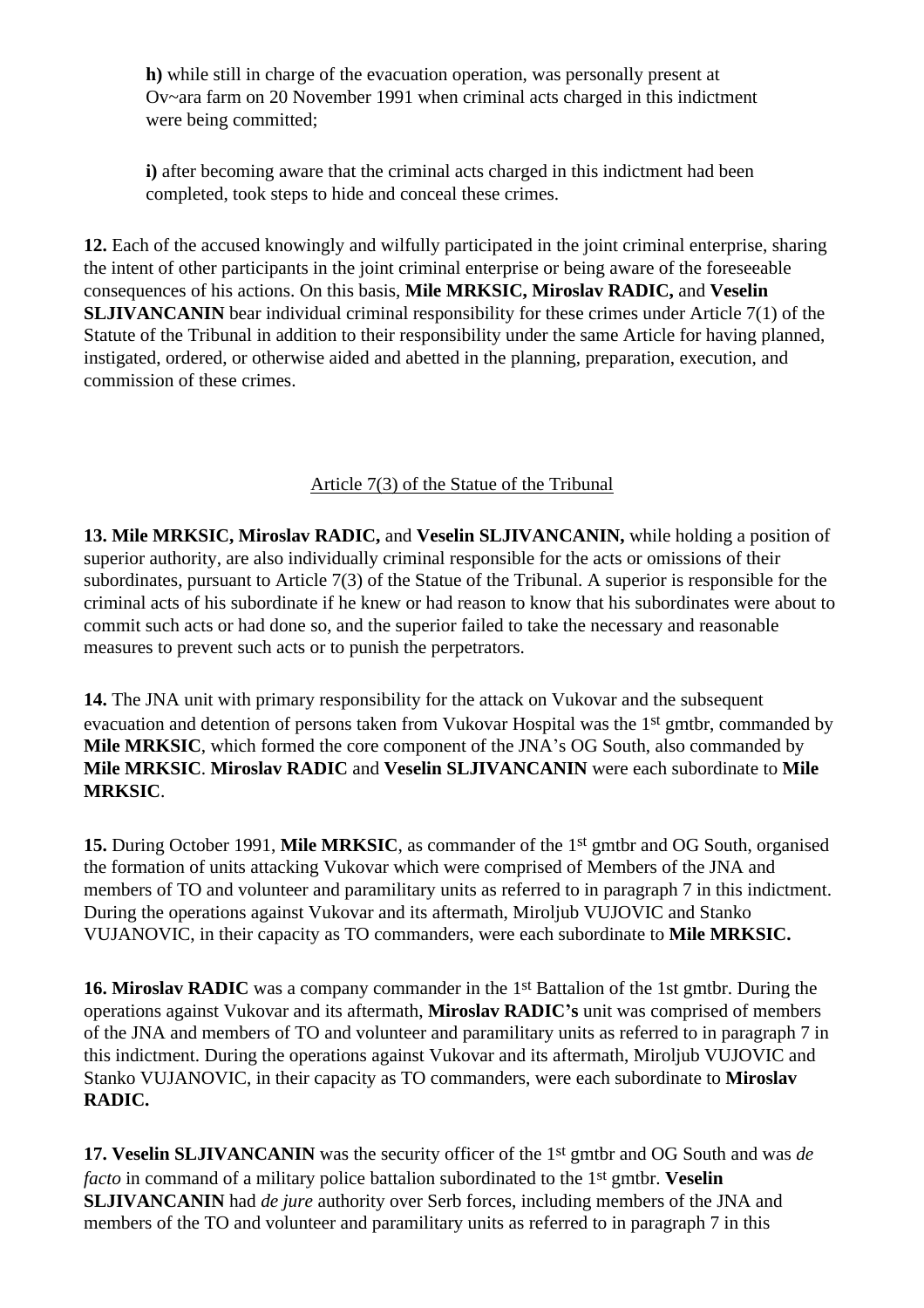indictment, that were directly involved in the evacuation of Vukovar Hospital.

**18. Mile MRKSIC, Miroslav RADIC,** and **Veselin SLJIVANCANIN** exercised both *de jure* and *de facto* power over the forces under their command.

**19. Mile MRKSIC, Miroslav RADIC,** and **Veselin SLJIVANCANIN** were notified that certain Serb forces, including members of the JNA, TO, volunteer and paramilitary soldiers, had threatened to or had actually begun causing harm to non-Serbs taken prisoner in Vukovar, and therefore each of the accused knew or had reason to know that their subordinates were about to commit criminal acts as charged in this indictment or had done so, but failed to take the necessary steps to prevent such acts or to punish the perpetrators.

**20. Mile MRKSIC, Miroslav RADIC,** and **Veselin SLJIVANCANIN** were bound by law and regulations as set out in the "Law on All-Peoples Defence" (1982), the "Law on Service in the Armed Forces" (1985), and the "Regulations on the Application of the International Laws of War on the Armed Forces of the SFRY" (1988). These laws and regulations governed the roles and responsibilities of JNA officers, set out their positions in the chain of command and obligated those officers, and their subordinates, to observe the laws of war.

## **GENERAL ALLEGATIONS:**

**21.** At all times relevant to this indictment, a state of armed conflict existed in the territory of the former Yugoslavia. All acts or omissions charged in this indictment were closely related to that state of armed conflict.

**22.** At all times relevant to this indictment **Mile MRKSIC, Miroslav RADIC,** and **Veselin SLJIVANCANIN** were required to abide by the laws and customs governing the conduct of armed conflicts.

**23.** All acts and omissions charged as Crimes against Humanity were part of a widespread and systematic attack directed against the Croat and other non-Serb civilian population of large areas of Croatia, including the municipality of Vukovar.

## **STATEMENT OF FACTS:**

**24.** The city of Vukovar is located in Eastern Slavonia on the banks of the Danube River, which there marks the border between Croatia and Serbia. In the 1991 census, the population of the Vukovar municipality, which included the city and surrounding villages, was 84,189 of which 36,910 were Croats (43.8%), 31,445 were Serbs (37.4%), 1,375 were Hungarian (1.6%), 6,124 declared themselves Yugoslavs (7.3%), and 8,335 (9.9%) were others or undeclared.

**25.** In August 1991, the JNA undertook operations against towns in Eastern Slavonia, resulting in their take-over by JNA and other Serb forces. The Croat and other non-Serb population of these areas was forcibly expelled. In late August, the JNA laid siege to the city of Vukovar. By mid-October 1991, all other predominantly Croat towns in Eastern Slavonia had been taken by Serb forces except Vukovar. Non-Serbs were subjected to a brutal occupation regime consisting of persecution, murder, torture and other acts of violence. Almost all of the non-Serb population was eventually killed or forced from the occupied areas.

**26.** During the siege of Vukovar, **Miroslav RADIC** had meetings on a regular basis with other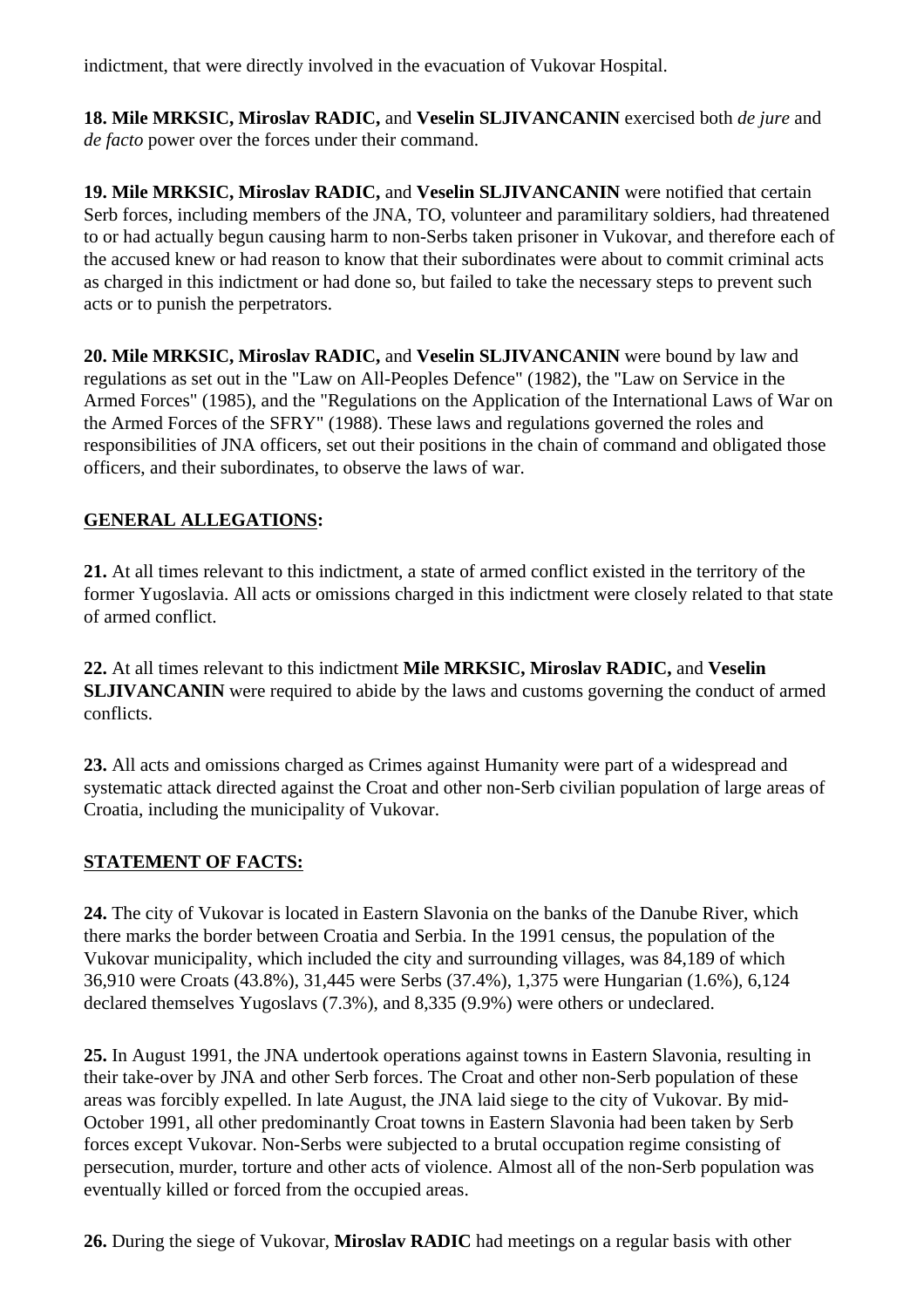members of the joint criminal enterprise at his command post on the property of Stanko VUJANOVIC at Nova Ulica 81, the purpose of which was to plan military operations in Vukovar.

**27.** The siege of Vukovar continued until 18 November 1991 when the city fell to the Serb forces. During the course of the three-month siege, the city was largely destroyed by JNA shelling and hundreds of persons were killed. When the Serb forces occupied the city, hundreds more non-Serbs were killed by Serb forces. The overwhelming majority of the remaining non-Serb population of the city was expelled within days of the fall of Vukovar.

### **THE CHARGES:**

### **COUNT 1 (PERSECUTIONS)**

**28.** In the last days of the siege of Vukovar, several hundred people sought refuge at Vukovar Hospital, which was near the city centre, in the belief that it would be evacuated in the presence of international observers. This was agreed upon in Zagreb in negotiations between the JNA and Croatian government on 18 November 1991. Pursuant to this Zagreb agreement, the JNA was responsible for the evacuation of Vukovar Hospital, which was to be monitored by various international organisations.

**29.** On the afternoon of 19 November 1991, JNA units under the command of **Mile MRKSIC** took control of Vukovar Hospital. Those inside offered no resistance.

**30.** On 19 November 1991, **Mile MRKSIC** was ordered by the JNA command to evacuate Vukovar Hospital pursuant to the agreement reached in Zagreb on 18 November 1991. **Mile MRKSIC** subsequently delegated the execution of that evacuation to **Veselin SLJIVANCANIN**.

**31.** By no later than the onset of the evacuation operation**, Mile MRKSIC, Veselin SLJIVANCANIN and Miroslav RADIC** knew or had reason to know of the serious threat radical elements of Serb forces comprised of JNA, TO, volunteer and paramilitary soldiers posed to the security of the patients and other people evacuated from the hospital, and the desire of these elements of Serb forces for revenge against the evacuees. In November 1991 before the fall of Vukovar, **Miroslav RADIC** was present with Stanko VUJANOVIC and others when Vojislav SESELJ visited the house of Stanko VUJANOVIC and publicly pronounced "Not one Ustasha must leave Vukovar alive." On the evening of 19 November 1991, reports reached **Mile MRKSIC** and **Veselin SLJIVANCANIN** that certain TO, volunteer and paramilitary soldiers were torturing and killing non-Serb prisoners being held at the Velepromet.

**32.** Early on the morning of 20 November 1991**, Veselin SLJIVANCANIN** ordered the nurses and doctors to assemble for a meeting. He kept the hospital staff engaged in this meeting while members of the JNA hurriedly removed about four hundred non-Serbs from the hospital. Among those removed were wounded patients, hospital staff, family members of hospital staff, former defenders of the city, Croatian political activists, journalists, and other civilians.

**33.** JNA soldiers loaded about three hundred of these Croats and other non-Serbs onto buses and detained them under JNA guard. **Miroslav RADIC** and **Veselin SLJIVANCANIN** personally participated in the selection of detainees who were to be loaded on the buses. Later that morning, the buses left the hospital compound and proceeded to the JNA barracks on the south side of Vukovar.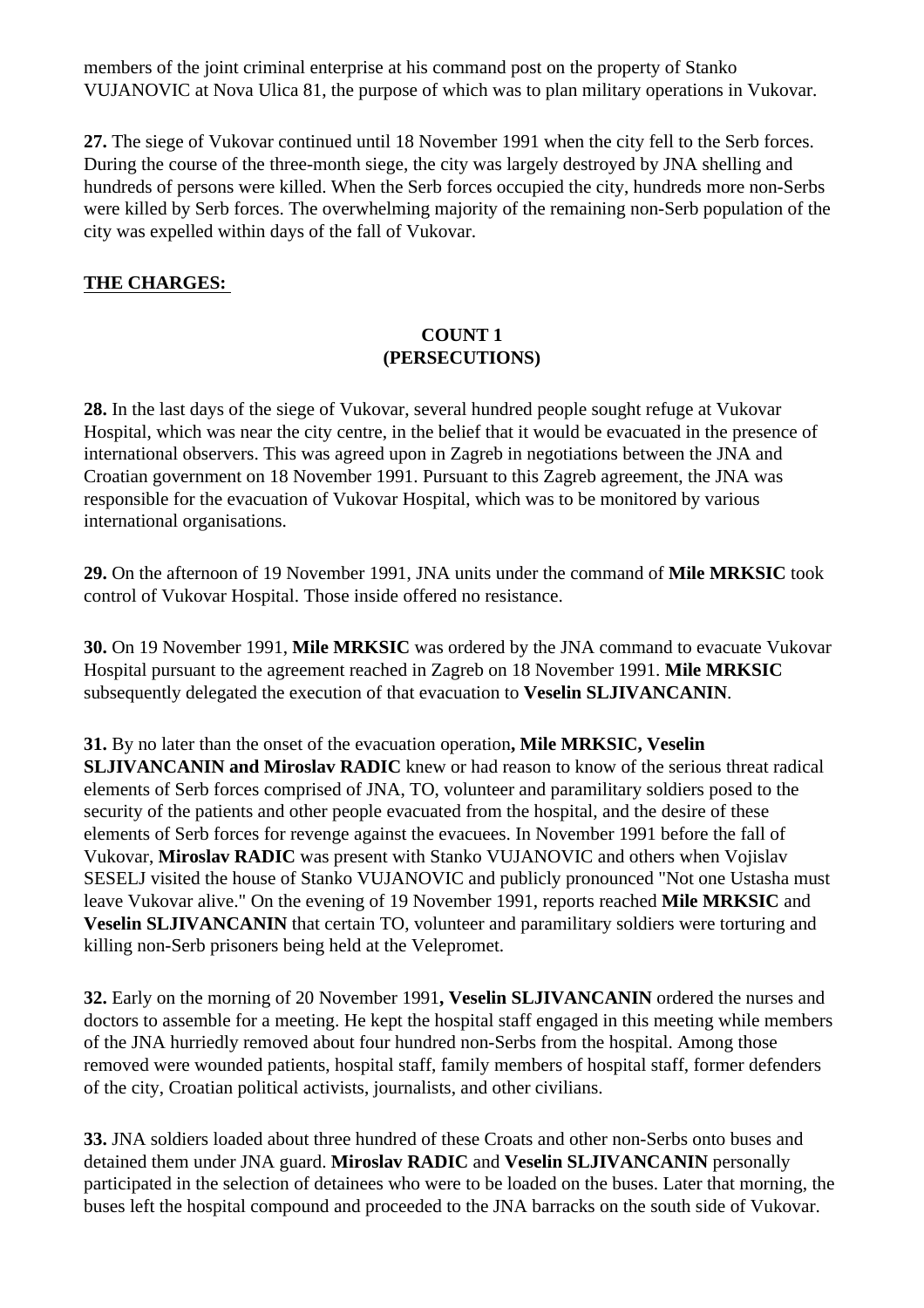**34.** There, JNA soldiers kept the detainees inside the buses for about two hours. While the buses were in the military compound, Serb forces comprised of TO, volunteer and paramilitary soldiers entered the military compound and began to humiliate and threaten the detainees, and then removed some detainees from the buses and beat them in the presence of members of the JNA. On orders from **Veselin SLJIVANCANIN,** approximately fifteen detainees were removed from the buses and returned to Vukovar Hospital by **Miroslav RADIC**, apparently because these men were part of the hospital staff or were related to staff members.

**35.** After the buses had been held at the JNA barracks for approximately two hours, the JNA transferred the detainees, under JNA guard, to Ov~ara farm. There, Serb forces comprised of JNA, TO, volunteer and paramilitary soldiers took the detainees from the buses and forced them to run between two lines of soldiers who beat the men as they passed. These Serb forces continued to beat and assault the detainees inside the farm building.

**36.** About seven detainees were selected and returned to Vukovar after Serbs, who were present, intervened on their behalf. Members of the JNA listed identifying information about the remaining men and two women.

**37.** Afterwards, Serb forces comprised of JNA, TO, volunteer and paramilitary soldiers divided the detainees into groups of ten to twenty. These groups were then individually loaded into a truck and taken in the direction of Grabovo to a wooden ravine approximately one kilometre south-east of Ov~ara. At the head of the ravine, approximately 900 meters from the Ov~ara-Grabovo road, these Serb forces removed the detainees from the truck.

**38.** At this spot, these Serb forces were assembled on the north side of the site. These Serb forces then killed at least two hundred sixty-four Croats and other non-Serbs from Vukovar Hospital. After the killings, these Serb forces used a bulldozer to bury the bodies of the victims in a mass grave at the same location.

**39.** Early the following morning, **Miroslav RADIC**, Stanko VUJANOVIC and others gathered at Stanko VUJANOVIC's house at Nova Ulica 81 in Vukovar, where they discussed the massacre that had occurred at Ov~ara during the preceding night. **Mile MRKSIC** and **Miroslav RADIC** did not take the necessary and reasonable measures to punish their subordinates, who were perpetrators of the massacre at Ov~ara, and in fact attempted to hide and to conceal these crimes.

**40.** From or about 18 November 1991 until 21 November 1991, **Mile MRKSIC, Miroslav RADIC,**  and **Veselin SLJIVANCANIN**, acting alone or in concert with other known and unknown members of a joint criminal enterprise, planned, instigated, ordered, committed, or otherwise aided and abetted the planning, preparation, or execution of the persecution of Croats and other non-Serbs who were present in the Vukovar Hospital after the fall of Vukovar.

**41.** This persecution was based on political, racial or religious grounds and included the following:

**a)** The extermination or murder of at least two hundred sixty-four Croats and other non-Serbs, including women and elderly persons.

**b)** The cruel or inhumane treatment of Croats and other non-Serbs, including torture, beatings, sexual assault and psychological abuse.

**c)** The willful deprivation of due medical care from sick and wounded Croats and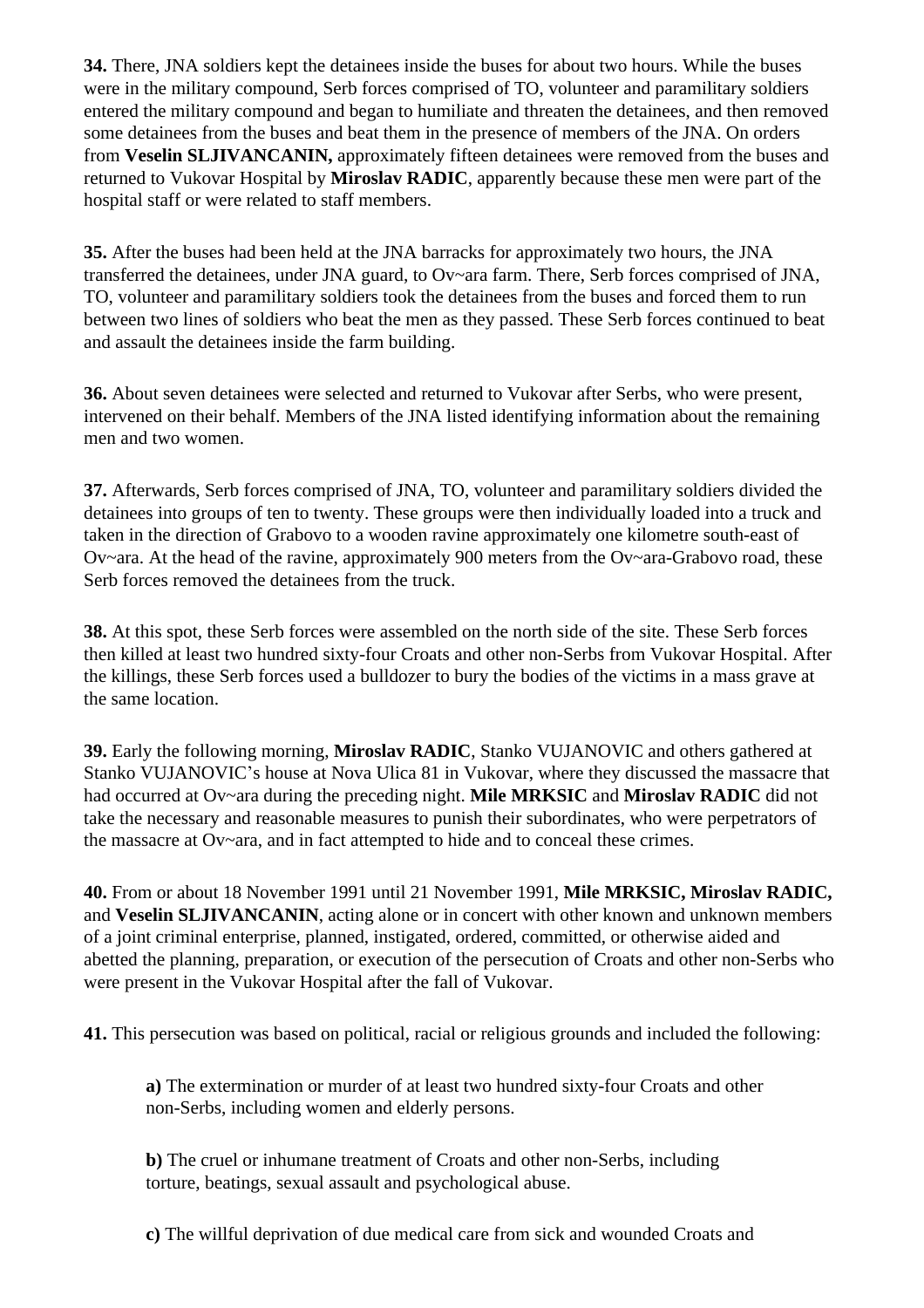other non-Serbs.

### **42.** By these acts and omissions, **Mile MRKSIC, Miroslav RADIC,** and **Veselin SLJIVANCANIN** committed:

**Count 1:** Persecutions on political, racial, and religious grounds, a **CRIME AGAINST HUMANITY,** punishable under Articles 5(h), and 7(1) and 7(3) of the Statute of the Tribunal.

### **COUNTS 2 to 4 (EXTERMINATION and MURDER)**

**43.** From or about 18 November 1991 until 21 November 1991 **Mile MRKSIC, Miroslav RADIC,**  and **Veselin SLJIVANCANIN**, acting individually or in concert with other known and unknown members of a joint criminal enterprise, planned, instigated, ordered, committed, or otherwise aided and abetted the planning, preparation, or execution of the extermination and murder of Croats and other non-Serbs who were present in the Vukovar Hospital after the fall of Vukovar.

**44.** During the evening hours of 20/21 November 1991, at least two hundred sixty-four Croats and other non-Serbs were taken in groups of 10 to 20 to a location southeast of the Ov~ara farm, where Serb forces comprised of JNA, TO, volunteer and paramilitary soldiers executed them. The names of the victims are set out in Annex I attached to this indictment.

**45.** By these acts and omissions, **Mile MRKSIC, Miroslav RADIC,** and **Veselin SLJIVANCANIN** committed:

**Count 2:** Extermination, a **CRIME AGAINST HUMANITY**, punishable under Articles 5(b) and 7 (1) and 7(3) of the Statute of the Tribunal.

**Count 3:** Murder, a **CRIME AGAINST HUMANITY**, punishable under Articles 5(a) and 7(1) and 7(3) of the Statute of the Tribunal.

**Count 4:** Murder, a **VIOLATION OF THE LAWS OR CUSTOMS OF WAR**, as recognised by Common Article 3(1)(a) of the Geneva Conventions of 1949, punishable under Articles 3 and 7(1) and 7(3) of the Statute of the Tribunal.

# **COUNTS 5 to 8 (TORTURE, INHUMANE ACTS, and CRUEL TREATMENT)**

**46.** From on or about 18 November 1991 until 21 November 1991, **Mile MRKSIC, Miroslav RADIC,** and **Veselin SLJIVANCANIN**, acting individually or in concert with other known and unknown members of a joint criminal enterprise, planned, instigated, ordered, committed, or otherwise aided and abetted the imprisonment at the Ov~ara farm of approximately three hundred Croats and other non-Serbs who were present in the Vukovar Hospital after the fall of Vukovar. The conditions at this detention facility were brutal and characterized by inhumane treatment and constant physical and psychological assault. After the initial beating in front of the farm building, the Serb forces continued to beat and assault the detainees for several hours so seriously that at least two men died from the beatings. At least one female detainee was sexually assaulted.